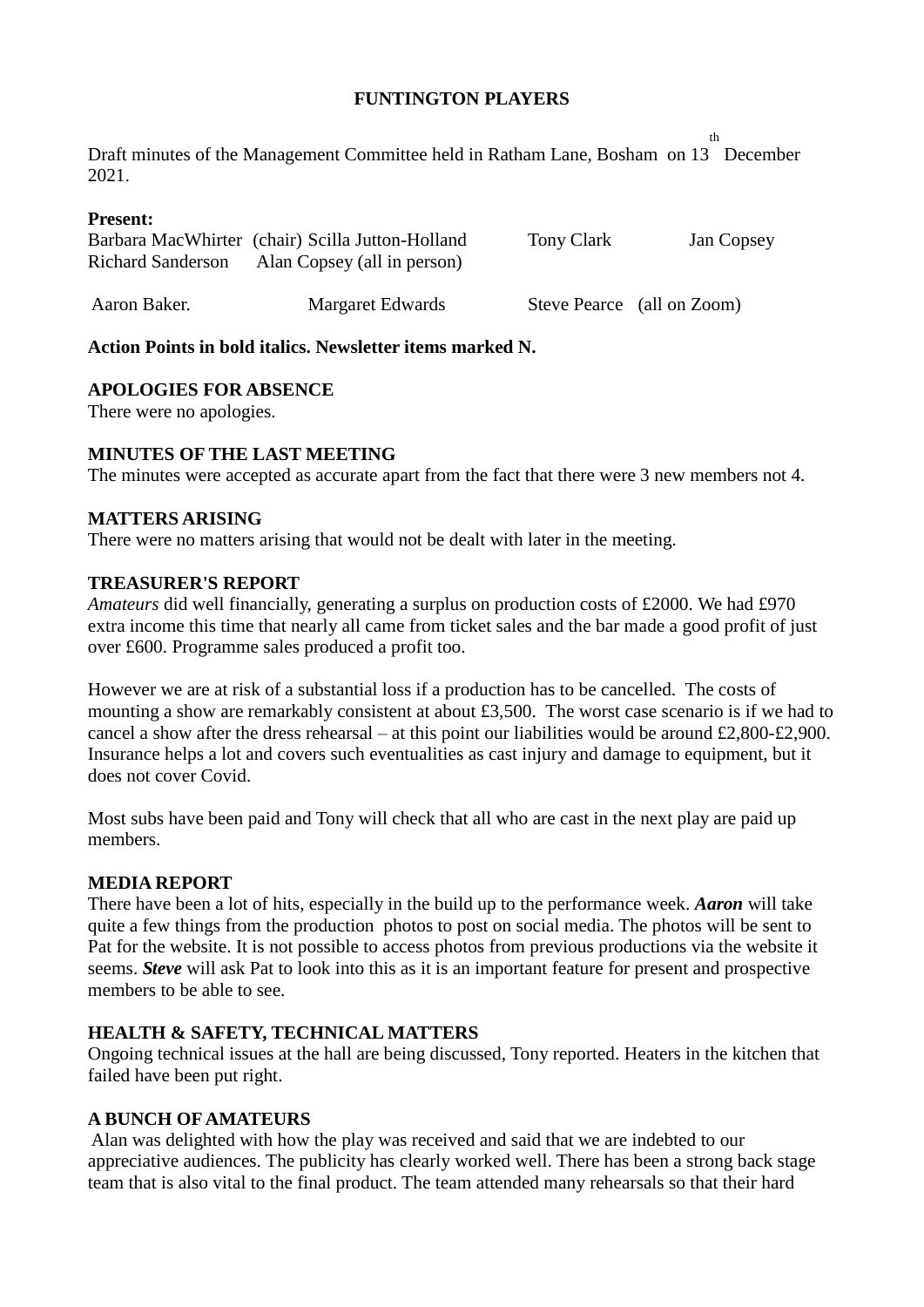work paid off. It was good to have new members becoming involved in important back stage roles too.

- **Box Office:** We need a new Box Office person as Claire is moving away. The FP's phone is hardly fit for purpose now and needs replacing. Most of the booking is done online but about 10% involves cheques and a phone call. Ticketsource works well for the most part. However, because of the long gap due to Covid, some previous history and booking details had been lost which generated a bit of extra work. Returns can be tricky as Ticketsource can cancel without refund or cancel with refund so the Box Office Manager needs to control the process. Also the Box Office Manager needs to be able to go into our Ticketsource account and deal with reservations. An appeal will be made to the members for someone to take this on. **(N)**
- **FOH:** We need some more bollards to stop people causing obstruction to our neighbours when parking. There was disagreement about how onerous the role of FOH Manager is. Duties are clearly outlined on the website role description. It is felt that now we only need one helper selling programmes not two. A mike that allows an appeal to be made to the audience, if necessary, would be helpful.
- **Bar:** The running of the bar went smoothly and there was no problem in getting a helper each evening. The notices asking people to return to the auditorium with their drinks worked and only a few needed a reminder. We were able to encourage a lot of people to make their interval order in advance which was helpful.

# **OUR COUNTRY'S GOOD AUDITION**

The play is fully cast now but there are some gaps in the back stage team. Tony has a Stage Manager, a new costume person, a sound manager and a prompter. A portion of costumes were already sourced. The bar is also covered. Scene changes will be managed by the cast. Pat will do publicity. She had done most of it already when we were cancelled last time. The licence has been reissued. He would like a PA to work with him. Props will be minimal. He expects the usual help in set building.

## **AWD**

*Chichester Area Talking News* would like to record the trilogy for their programme. Margaret has been in touch with the writers and Tiffin who are all happy with this. There will be a meeting of those interested on Friday 18 th February at 7.30 to brainstorm ideas for the next AWD.

## **AUTUMN PRODUCTION**

Various options were discussed but there was no play that everyone agreed on, though whatever play we do, it will be a comedy. This is to try and retain a balance that we have always aimed for. An appeal will go out in the *Newsletter* for a director to suggest something. The protocol that Steve drew up will also go out to show the process of deciding what we will do, essentially though it has to be a good quality play that the director is keen to put on and the committee feels is 'doable'.

Some individuals will be approached to see if they are free and interested. Gill Lambourn will attend the next committee meeting to discuss whether *Crucible* will follow it.

## **COLLEGE DINNER**

We have 30 people for this event and booking is now closed.

# **FUTURE EVENTS/CAFE EVENINGS/PLAY READS/STUDIOS**

th

• Playread of the *The Madwoman of Chaillot* by Jean Giraudoux Friday 28 January